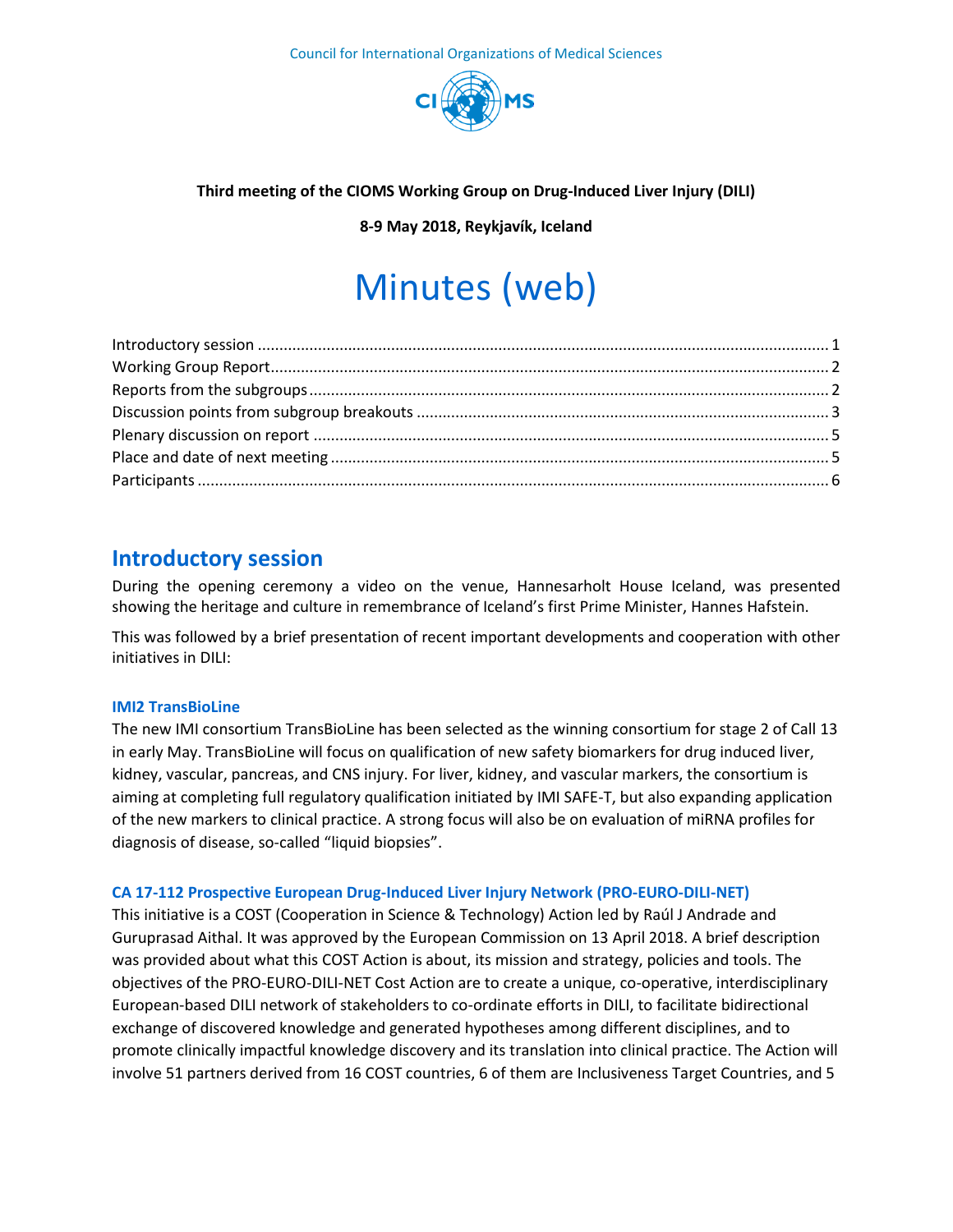

International Partners. There are contributions from CIOMS DILI WG members and potential synergies with CIOMS DILI.

### <span id="page-1-0"></span>**Working Group Report**

Professor Le Louet, after having reviewed the draft chapters delivered by the subgroups, raised two points for discussion, i.e. comprehensiveness and core audience.

- **Core audience:** It was agreed that the white paper should be addressing all key stakeholders: regulators, industry and practising physicians. Thus, it will need to have a broad scope in order to be useful to agencies, clinicians, pharmaceutical industry.
- **Comprehensiveness** is not a disadvantage. It may be useful to have a core document comprising essential points and satellites focusing on more dynamic content, as the field of DILI is a moving target and other initiatives keep coming up.

The Working Group agreed that the CIOMS DILI eCRF will be a great accomplishment, filling a crucial gap, as there is no specific hepatic standard CRF available yet, and current approaches to capture relevant data are very diverse. Formal guidance is needed as to what information to gather in order to determine DILI phenotype and properly assess causality.

## <span id="page-1-1"></span>**Reports from the subgroups**

#### **Group 1: Principles in Detection, Characterization and Risk Assessment of DILI in Clinical Trials and Post Marketing**

The group is making good progress in writing the specific parts assigned. There is a wide range of topics to be covered. The guidance needs to be very specific and highlight available evidence.

The group is working on a hepatic safety CRF for significant liver injury cases. It is more tailored to the regulator. There is also a need for an adequate narrative, ideally with patient profiles displayed graphically over time.

Another challenge is to highlight what is important across different stakeholders.

#### **Group 2: Liver Safety Biomarkers: Recommended strategies for pre-marketing and post-marketing studies and efforts**

A short overview was provided of the status of the individual sections: biomarker definitions, performance characteristics, ethical considerations, standard and new liver safety biomarkers, and postmarketing pharmacovigilance.

Good progress has been made on most sections. The section on standard safety biomarkers is still to be written, the post-marketing section is currently available as an outline. Two additional Working Group members agreed to contribute to the work of Group 2.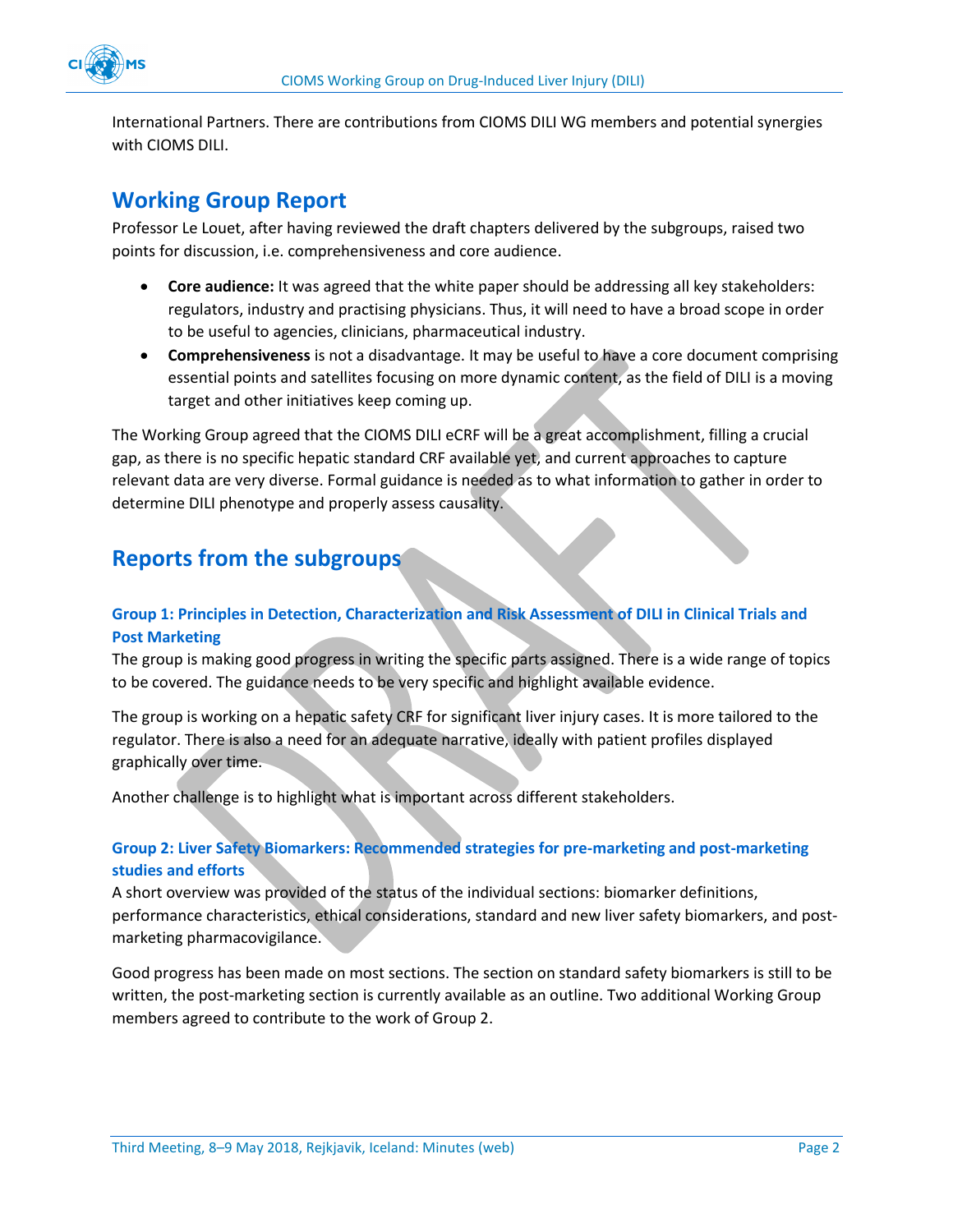#### **Group 3: DILI risk stratification, minimization, and communication**

The group is looking at a quantitative DILI risk assessment with specific agents. Risk stratification and management has been discussed and work advanced. The sections are to be harmonized and compiled.

Risk minimization programs need to be realistic and assess the impact of pharmacovigilance requirements in place.

It is considered important to provide recommendations that are amenable to evaluation.

Biologics and immune checkpoint inhibitors should be considered.

## <span id="page-2-0"></span>**Discussion points from subgroup breakouts**

#### **Group 1**

The area encompasses a wide range of topics.

Areas decided not to be addressed systematically:

- $-$  Principles of herbal and dietary medicines
- Management and treatment (will be taken over by subgroup 3)
- RUCAM vs Expert Opinion. RUCAM is not yet ready for causality assessment in clinical development.

Documents will be shared on the dedicated website for the CIOMS DILI WG.

As for causality assessment, it was agreed that RUCAM needs revision and improvement. As is, it is useful as a check list to ensure all key data domains are covered when assessing causality in individual cases.

#### **Group 2**

The section has been revised and condensed. In particular, the overlapping post-marketing part will be shortened significantly.

| <b>Sections</b>                           | <b>Discussion points</b>                                            |
|-------------------------------------------|---------------------------------------------------------------------|
| 1. Biomarker definitions                  | • Target audience: including practitioners/standard clinicians, not |
| Definition of different<br>a <sub>z</sub> | only investigators involved in drug development/consultants         |
| types of biomarkers                       | Should we include translational markers as well?                    |
| Contexts of use<br>b.                     | Reduce section on biomarker definitions to safety biomarkers?       |
|                                           | Just refer to FDA definitions?                                      |
|                                           | Keep marker types that are relevant for DILI, replace examples      |
|                                           | by ones that are relevant for DILI (Hy's law, MELD, King's College, |
|                                           | composite markers in general).                                      |
| 2. Biomarker performance                  | • ROC plot: add plot of frequency distributions to explain          |
| characteristics                           | Add section on which characteristics are most relevant for DILI     |
| 3. Current standard liver safety          | • Text on DILI diagnosis: in group 1 section                        |
| biomarkers                                | Make sure group 1 is not covering standard markers already          |
| Overview<br>a.                            | Specify biomarker gaps that new markers need to address             |
| Shortcomings<br>b.                        | Proper baseline definition. Should we follow Chalasani/Regev        |

• Summary of sections and discussion points: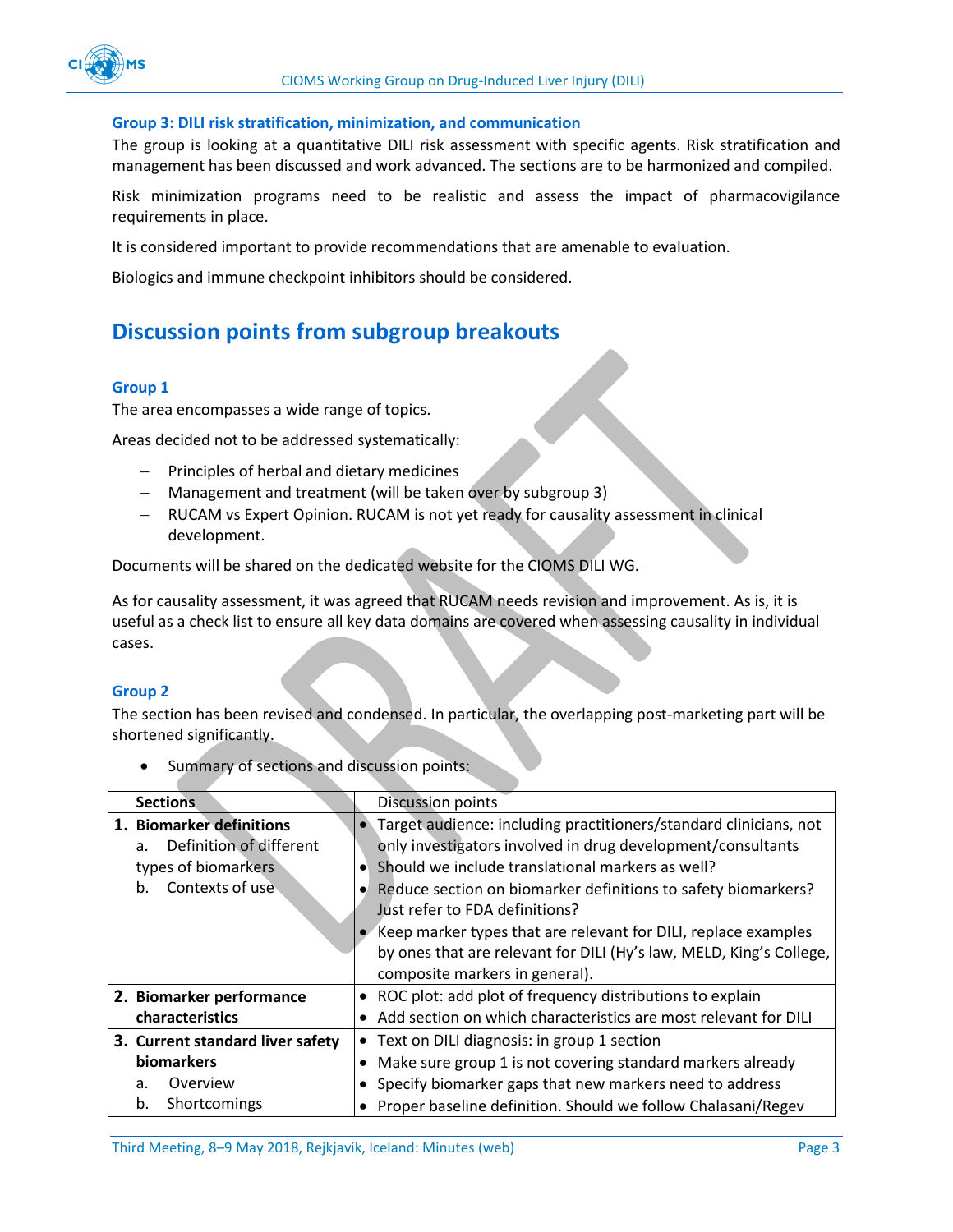

|    | <b>Sections</b>            | Discussion points                                                          |
|----|----------------------------|----------------------------------------------------------------------------|
|    |                            | paper on patients with baseline abnormalities?                             |
|    |                            | • Should we just have a simple approach for toxicity                       |
|    |                            | management? For example, close observation needed if ALT > 3               |
|    |                            | x ULN, for patients with bsl > 2 x ULN if > 5 x ULN?                       |
|    |                            | Include recommendation on central and local labs: record data<br>$\bullet$ |
|    |                            | including reference ranges, units, store in clinical trial database,       |
|    |                            | flag in dataset.                                                           |
|    |                            | • CTCAE: used in isolation it is inadequate for DILI monitoring. Has       |
|    |                            | value in signal detection but not in risk stratification                   |
|    |                            | • Monitoring schemes: use GSK approach on evidence based liver             |
|    |                            | chemistry monitoring                                                       |
|    |                            | • Include sentence on limitations of monitoring                            |
|    |                            | Liver metastases: don't differentiate between 3 x and 5 x ULN as           |
|    |                            |                                                                            |
|    |                            | inclusion criterion. Patients may have micrometastases, so even            |
|    |                            | without liver metastases in the records, they may already have             |
|    |                            | liver abnormalities!                                                       |
|    |                            | • Summarize shortcomings of standard markers in a table                    |
|    | 4. New biomarkers          | • Specify which makers have been assessed in APAP overdose                 |
| а. | Requirements               | only, and which in idiosyncratic DILI                                      |
| b. | Current exploratory liver  | • Safe harbour conditions? Always discuss with agencies before             |
|    | safety biomarkers          | using new markers?                                                         |
| c. | Soluble markers            | Serial sampling when possible along with liver chemistry                   |
| d. | Genetic markers            | monitoring                                                                 |
| e. | Biomarker discovery vs     | At this stage: only recommend use for individual case<br>$\bullet$         |
|    | qualification              | adjudication (ICF). Prerequisite for broader application: full             |
| f. | Recommendations on         | qualification.                                                             |
|    | application and            | Have core chapter static, and dynamic appendices. Follow NICE<br>$\bullet$ |
|    | exploration of new liver   | process indicating date of review and update on website.                   |
|    | safety biomarkers          |                                                                            |
|    | 5. Ethical issues and      |                                                                            |
|    | considerations             |                                                                            |
|    | a. Background              |                                                                            |
| b. | <b>Critical areas</b>      |                                                                            |
| c. | Possible reason for REC    |                                                                            |
|    | concern                    |                                                                            |
| d. | Justification              |                                                                            |
| e. | Actions to mitigate harm   |                                                                            |
| f. | Conclusion                 |                                                                            |
|    | 6. Postmarketing           | Refer to group 3 for weaknesses of PV system                               |
|    | pharmacovigilance          | Two objectives:                                                            |
| a. | Challenges with liver      | 1. How do we maximize output from single case reporting?                   |
|    | signal detection and       | How do we optimize aggregate information from DILI<br>2.                   |
|    | assessment in a            | cases/signals?                                                             |
|    | postmarketing setting      | Provide guidance on which data to collect related to biomarkers            |
| b. | Current efforts by         | <b>Generic recommendations:</b><br>$\bullet$                               |
|    | regulatory agencies in US, | o Collect standard liver biomarkers including RR and units.                |
|    |                            |                                                                            |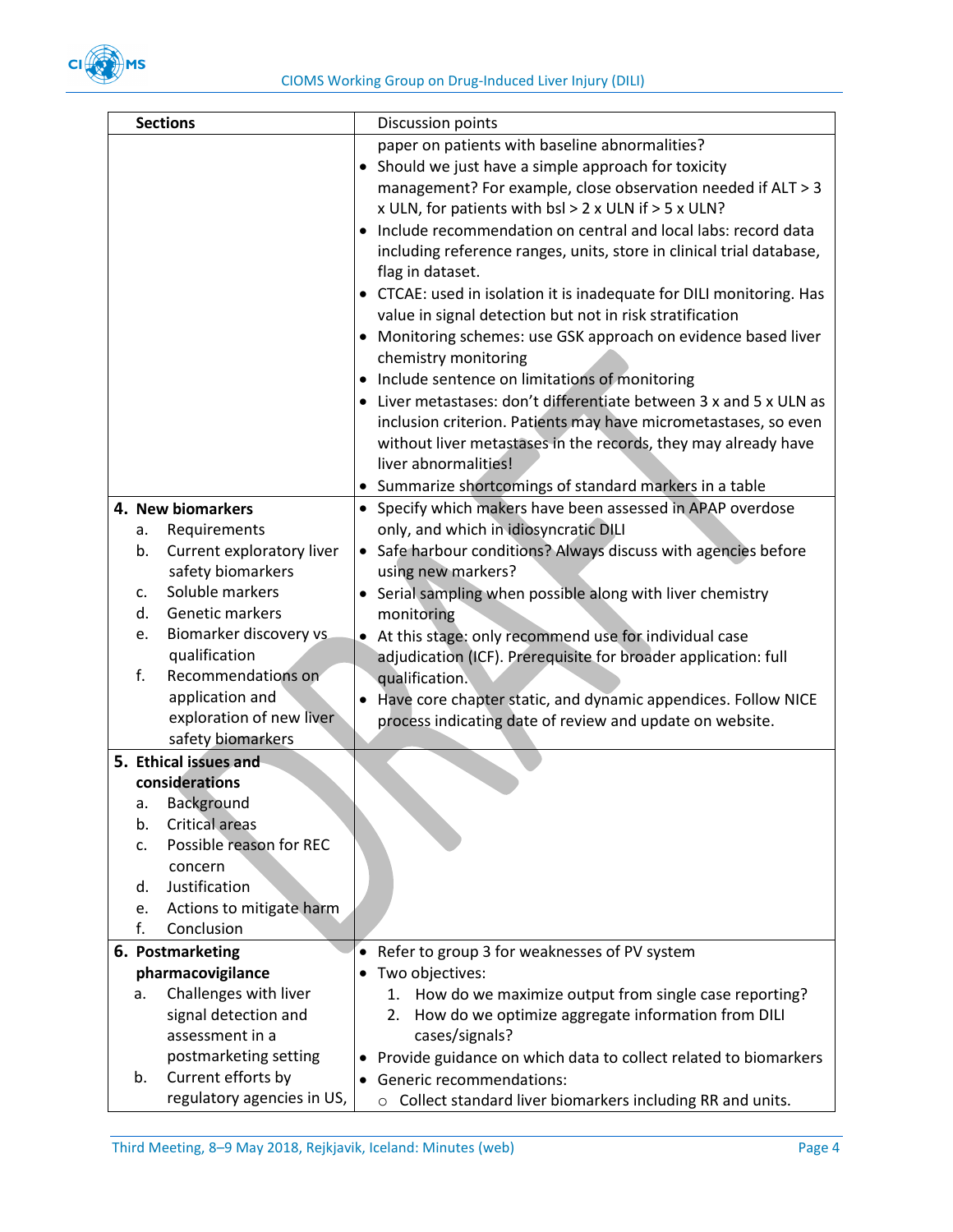

| <b>Sections</b>  | Discussion points                                                 |  |
|------------------|-------------------------------------------------------------------|--|
| Europe and Asia? | o For drugs that have DILI in the label collect baseline samples. |  |
|                  | Three use cases to optimize DILI reporting with respect to        |  |
|                  | biomarker data:                                                   |  |
|                  | 1. All ("average prescriber"): Use group 1 CRF as starting        |  |
|                  | point, cut down to biomarker related data items most              |  |
|                  | relevant for PV; standardized follow-up form?                     |  |
|                  | 2. If drug is part of a prescription event monitoring system:     |  |
|                  | provide links to system                                           |  |
|                  | 3. If prescribing overproportional number of hepatotoxic          |  |
|                  | drugs: refer to registries, provide references and links          |  |
|                  | • Recommend list of DILI compounds by regulatory agencies?        |  |
|                  | Something similar to WHO list of drugs of special interest?       |  |
|                  | Can we refer to LTKB as reference for DILI compounds?             |  |

#### *Group 3*

The group will take care of the following topics:

- DILI management and therapy
- Severity definitions
- Non-genetic risk factors
- Detection and management of ant-Tbc, HIV, and chemotherapeutic drugs

## <span id="page-4-0"></span>**Plenary discussion on report**

The WG will make sure to avoid overlaps, and, even more important, contradictions across the chapters. Management of DILI will be taken care of by subgroup 3 instead of subgroup 1.

Questions around DILI therapy, rechallenge etc. to be aligned across subgroups 1 and 3.

Stick to available robust evidence and align with existing guidance, e.g. the recently finished EASL Clinical Practice Guideline on DILI.

Liver biopsy as a biomarker to be discussed in subgroup 2.

Standard biomarkers to be covered by subgroup 2.

Postmarketing safety assessment, discussed in subgroup 2, may overlap with subgroup 3.

The goal will be to compile a first draft across all three chapters as soon as possible to facilitate exclusion of overlaps and duplications and address any potential contradictions (to be taken care of by editorial group).

The CIOMS paper should encourage also non-expert clinicians to report suspected DILI cases.

## <span id="page-4-1"></span>**Place and date of next meeting**

The next meeting will take place in Aix-en-Provence, France, on 27-28 November 2018.